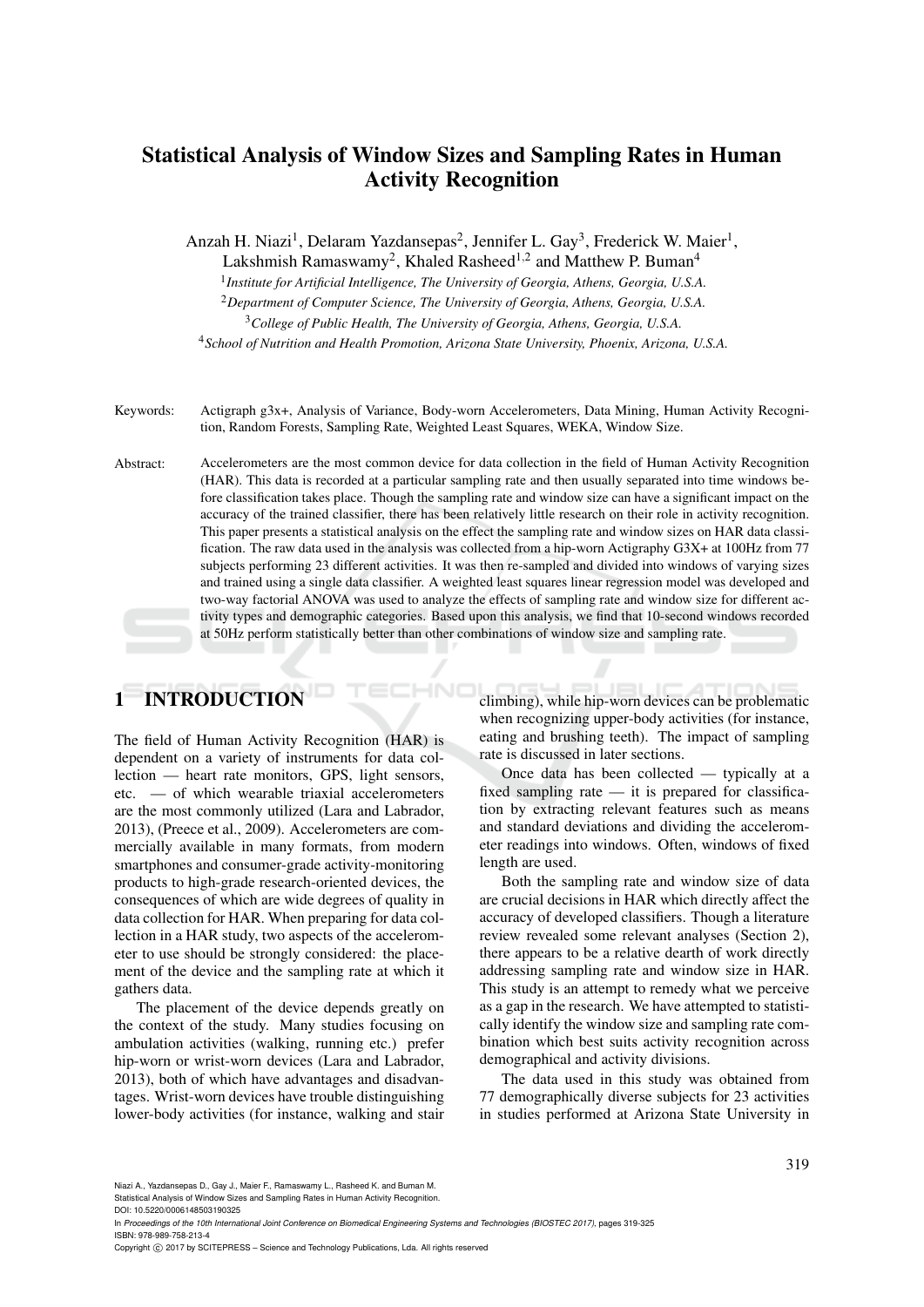| Table 1: Description of Activities Performed. |  |  |
|-----------------------------------------------|--|--|
|-----------------------------------------------|--|--|

| #              | <b>Duration or Distance</b><br>Activity                   |                           |        |  |  |
|----------------|-----------------------------------------------------------|---------------------------|--------|--|--|
|                |                                                           |                           | $sub-$ |  |  |
|                |                                                           |                           | jects  |  |  |
| 1              | Treadmill at 27 mlmin-1 (1mph) @ 0% grade                 | 3 min                     | 29     |  |  |
| 2              | Treadmill at 54 mlmin-1 (2mph) @ 0% grade                 | 3 min                     | 21     |  |  |
| 3              | Treadmill at 80 mlmin-1 (3mph) @ 0% grade                 | $3 \text{ min}$           | 28     |  |  |
| $\overline{4}$ | Treadmill at 80 mlmin-1 (3mph) @ 5% grade (as tolerated)  | 3 min                     | 29     |  |  |
| 5              | Treadmill at 134 mlmin-1 (5mph) @ 0% grade (as tolerated) | $3 \text{ min}$           | 21     |  |  |
| 6              | Treadmill at 170 mlmin-1 (6mph) @ 0% grade (as tolerated) | $3 \text{ min}$           | 34     |  |  |
| 7              | Treadmill at 170 młmin-1 (6mph) @ 5% grade (as tolerated) | 3 min                     | 26     |  |  |
| 8              | Seated, folding/stacking laundry                          | $3 \text{ min}$           | 74     |  |  |
| 9              | Standing/Fidgeting with hands while talking.              | $3 \text{ min}$           | 77     |  |  |
| 10             | 1 minute brushing teeth $+1$ minute brushing hair         | $2 \text{ min}$           | 77     |  |  |
| 11             | Driving a car                                             |                           | 21     |  |  |
| 12             | Hard surface walking w/sneakers                           | 400m                      | 76     |  |  |
| 13             | Hard surface walking w/sneakers hand in front pocket      | 100m                      | 33     |  |  |
| 14             | Hard surface walking w/sneakers while carry 8 lb. object  | 100m                      | 30     |  |  |
| 15             | Hard surface walking w/sneakers holding cell phone        | 100m                      | 24     |  |  |
| 16             | Hard surface walking w/sneakers holding filled coffee cup | 100m                      | 26     |  |  |
| 17             | Carpet w High heels or dress shoes                        | 100m                      | 70     |  |  |
| 18             | Grass barefoot                                            | 134m                      | 20     |  |  |
| 19             | Uneven dirt w/sneakers                                    | 107m                      | 23     |  |  |
| 20             | Up hill 5% grade w high heels or dress shoes              | $58.5m \times 2$ times    | 27     |  |  |
| 21             | Down hill 5% grade w high heels or dress shoes            | $58.5m \times 2$ times    | 26     |  |  |
| 22             | Walking up stairs (5 floors)                              | 5 floors x 2 times        | 77     |  |  |
| 23             | Walking down stairs (5 floors)                            | 5 floors $\times$ 2 times | 77     |  |  |
|                |                                                           |                           |        |  |  |

2013 and 2014. Data was collected from a single hipworn triaxial accelerometer, an ActiGraph GT3X+, at a sampling rate of 100Hz. By artificially downsampling the data and creating differently sized windows, we have obtained datasets at a cross section of 6 window sizes and 5 sampling rates. Multiple classifiers were tested out and random forests was selected as the standard classifier for this study. We used our standard classifier to train these datasets with 10-fold cross-validation and statistically observed the trends using repeated measures two-way ANOVA. We then further divided these datasets to observe how these effects change due to activity type or demographic features of the subject.

It should be noted that this study, by necessity, takes into account only certain aspects of HAR classification process. For example, we are utilizing data from a single hip-worn accelerometer, as opposed to other or multiple placements. Similarly, we use only time- and frequency-based features with a single classifier (Random Forests) to further standardize our tests. While feature sets and classifier selection certainly play a role in the outcomes of HAR classification research (Preece et al., 2009), to account for all of them would lead to an significant increase in complexity which could be better examined in future

research.

Section 2 details the literature available in this domain. Section 3 describes the data collection and preprocessing done to the data to obtain our data sets. Section 4 gives the results of our classification and statistical analysis of these results. Finally, Section 5 states what we conclude from this work and how these conclusions can be implemented in HAR data classification.

## 2 RELATED WORK

While a considerable amount of research has been done in HAR using accelerometers, there has been a lack of consensus on the methodology of collecting and preprocessing data and thus this topic has largely remained unanalyzed (Preece et al., 2009). Lara and Labrador (2013) note that sampling rates in HAR studies vary from 10Hz to 100Hz while window sizes range from less than 1 second to 30 seconds. While there are some domain-related justifications for such decisions, there is a lack of standardization which likely impacts replicability.

Lau and David (2010) attempted a study similar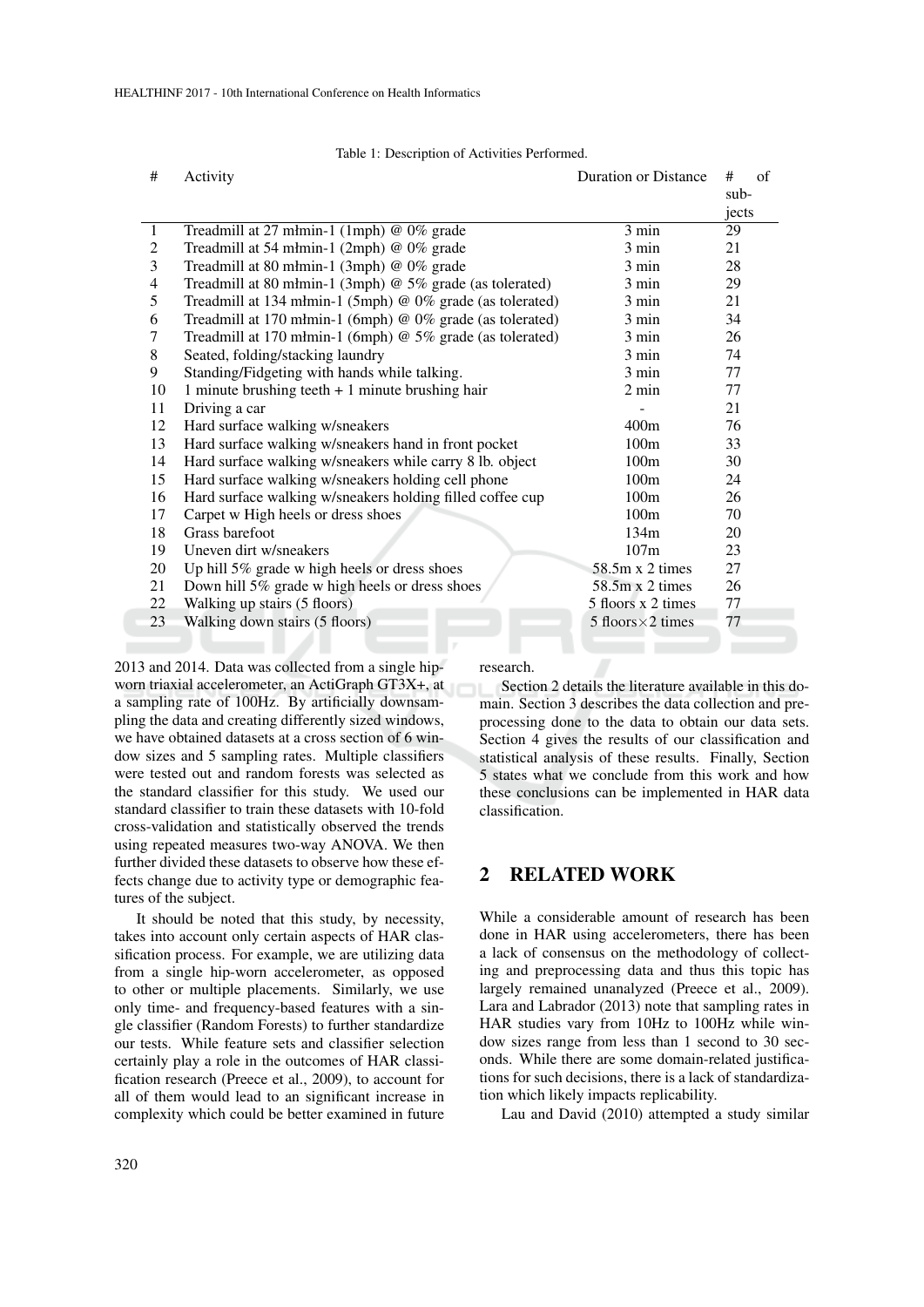to ours, in the sense that multiple data sets of differing window sizes (0.5, 1, 2 and 4 seconds) and sampling rates  $(5, 10, 20, 40, 40, 40)$  were generated from raw accelerometer data (gathered from a pocketed smart phone) and the effects studied. While they claim that these lower values are sufficient for good performance, their setup consisted of a single test subject performing 5 activities. Maurer et al. (2006), using 6 subjects, state that recognition accuracy does not significantly increase at sampling rates above 15-20Hz when their biaxial accelerometer is used in conjunction with 3 other sensors (light, temperature and microphone). Bieber et al. (2009) calculate that 32Hz should be the minimum sampling rate given human reaction time. Tapia et al (2007) varied window length from 0.5 to 17 seconds and tested the data sets with C4.5 decision tree classifiers, concluding that 4.2 seconds was the optimum window size for their needs. Banos et al (2014) created data sets with window sizes ranging from 0.25 to 7 seconds at interval jumps of 0.25. They found that 1-2 seconds is the best trade-off speed and accuracy for online training. Larger windows were only needed if the feature set was small.

Statistical analysis of classifier performance appears infrequently performed. Most studies, such as the ones cited above, simply state a performance measure (often accuracies and f-measures) but do not present any statistical evaluation. Demsar (2006) comments on the lack of statistical analysis of classifier performance and prefers non-parametric tests for comparing classifiers over parametric ones. The paper also notes that replicability is a problem for most experiments machine learning domain, hence experiments should be tested on as many data sets as possible.

## 3 DATA COLLECTION, PREPROCESSING AND METHODOLOGY

## 3.1 Collecting Data

The data used in the present study was collected in Phoenix, AZ from volunteers recruited through Arizona State University. Participants were fitted with an ActiGraph GT3X+ activity monitor positioned along the anterior axillary line of the non-dominant hip. The monitor was fixed using an elastic belt. The Acti-Graph GT3X+ (ActiGraph) is a lightweight monitor  $(4.6cm x 3.3cm x 1.5 cm, 19g)$  that measures triaxial acceleration ranging from -6g to +6g. Devices were

initialized to sample at a rate of 100hz. Accelerometer data was downloaded and extracted using Actilife 5.0 software (ActiGraph LLC, Pensacola, FL). The subjects performed a number of activities which can be observed in Table 1.

Data from 77 subjects (53 female and 24 male) was used to train the classifiers. The 77 subjects were taken from a larger group of 310 subjects who participated in the study. They were chosen for their relative diversity in both demographics and the activities they performed. Table 1 describes the activities performed while Table 2 provides demographic information on the subjects.

Table 2: Subject Demographics.

|             | Mean  | <b>Standard Deviation</b> | Range          |
|-------------|-------|---------------------------|----------------|
| Age (Years) | 33.2  | 9.7                       | $18.2 - 63.2$  |
| Height (cm) | 167.9 | 7.9                       | 152.6 - 188.9  |
| Weight (kg) | 72.1  | 12.1                      | $48.3 - 105.5$ |
| BMI         | 25.6  | 3.9                       | $17.7 - 35.4$  |

## 3.2 Generating Datasets

As noted earlier, the raw data was collected at a sampling rate of 100Hz. From this, 30 data sets with varying window sizes (of  $1, 2, 3, 5$  and  $10$  seconds) with sampling rates (5, 10, 20, 25, 50 and 100Hz) were created. To create data sets for sampling rates < 100Hz, we downsampled from the original data sets, e.g., 50Hz is generated by using every 2nd accelerometer record (100/50), 25Hz using every 4th record (100/25), etc. The number of records in a window then depends on the sampling rate as well as the window size. E.g., A 1-second window at 100 Hz contains 100 records (100x1), a 3-second window at 25Hz contains 75 records (3x25), and so on. As summarized in Table 3, the window size affects the number of records in the data set, a fact that will become significant during analysis.

It should also be noted that, in some situations, partial windows are formed; in these, not enough data exists to form a complete window. Such partial windows were discarded in order to provide the classifier a data set with a uniform format.

Table 3: Number of Records in the Datasets.

| Window Size (s)             | No. of Records |
|-----------------------------|----------------|
|                             | 175284         |
| $\mathcal{D}_{\mathcal{L}}$ | 88557          |
| 3                           | 59666          |
| 5                           | 36533          |
| 10                          | 19186          |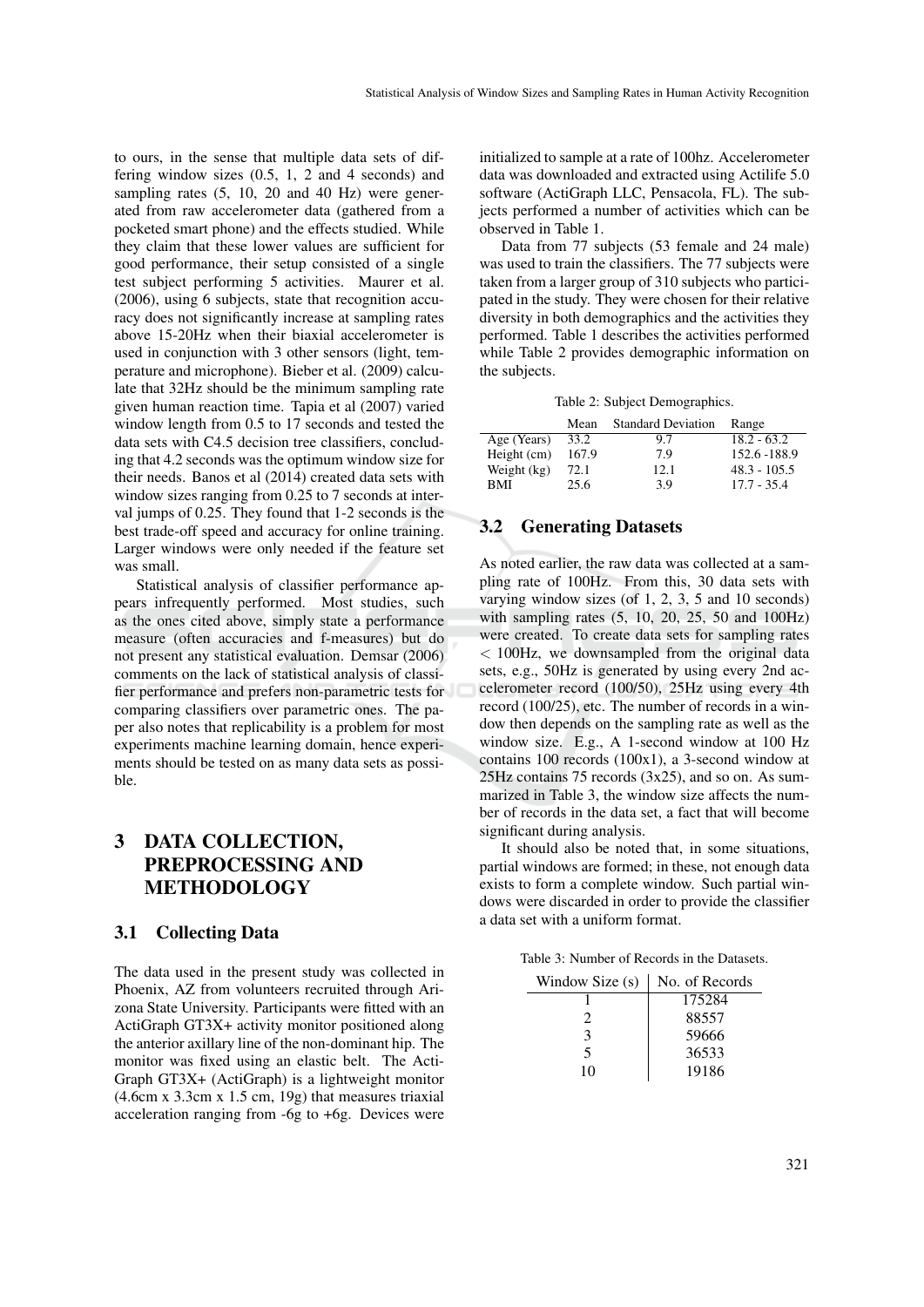## 3.3 Feature Extraction and Selection

246 features were extracted using the raw accelerometer data which were then reduced to a 32 feature data set with time- and frequency-based features. The 32 feature set was reduced through correlation-based feature selection, as well as from experts in the domain of human activity recognition. For more information on feature selection, see (Niazi et al., 2016).

- Features in the Time Domain: These features include the mean, standard deviation and 50th percentile of each axis (x, y and z) and their vector magnitude as well as the correlation values between the axes.
- Features in the Frequency Domain: These features include the dominant frequency and its magnitude for each axis (x, y and z) as well as their vector magnitude.

## 3.4 Methodology

Random forest classifiers perform very well with this data set (Niazi et al., 2016) and so this was chosen as our standard classifier. Each data set was divided and evaluated in 10 folds. Further divisions were carried out for certain activity groups (see Table 4) or demographic groups. The accuracy on the test fold was recorded. WEKA software packages (Hall et al., 2009) were used in conjunction with custom Java code for training and testing the data sets.

RStudio (RStudio Team, 2015) was used to evaluate results. A two-way factorial ANOVA was carried out with weighted least squares to calculate the expected average value (EV) for every combination. It was found that window size and sampling rate as well as their interaction were statistically significant. By determining the maximum expected accuracy (the maximum EV), we discovered the accuracy remained significant at the 95% confidence level. The next section details the analysis and results of our experiments.

| Table 4: Division of activities in the clusters. |
|--------------------------------------------------|
|--------------------------------------------------|

| Non-Ambulatory Activities    |                        |  |  |  |  |
|------------------------------|------------------------|--|--|--|--|
| 8,9,10,11                    |                        |  |  |  |  |
| <b>Ambulatory Activities</b> |                        |  |  |  |  |
| Walking                      | 1,2,3,4,12,13,14,15,   |  |  |  |  |
|                              |                        |  |  |  |  |
|                              | 16, 17, 18, 19, 20, 21 |  |  |  |  |
| Running                      | 5,6,7                  |  |  |  |  |
| Upstairs                     | 22                     |  |  |  |  |
| Downstairs                   | つろ                     |  |  |  |  |

## 4 STATISTICAL ANALYSIS OF **RESULTS**

## 4.1 Weighting

From Table 3, it is clear that window size directly affects the number of records in the data set. Table 5 shows that the variance increases as window size increases, and so the weighting function should be inversely proportional to the variance. For the weighted least squres, we use 1/WindowSize as an approximation.<sup>1</sup> Although sampling rate can also be seen to have a small effect on the variance, it appears negligible. All experiments use this weighting function to normalize the distributions.

Table 5: Standard Deviations.

|                                                       |                                      |    |        | Sampling Rate (Hz) |        |        |        |        |  |
|-------------------------------------------------------|--------------------------------------|----|--------|--------------------|--------|--------|--------|--------|--|
|                                                       |                                      |    | 5      | 10                 | 20     | 25     | 50     | 100    |  |
|                                                       |                                      |    | 0.0035 | 0.0034             | 0.0032 | 0.0029 | 0.0027 | 0.0021 |  |
|                                                       | Window                               | 2  | 0.0051 | 0.0031             | 0.0048 | 0.0032 | 0.0057 | 0.0032 |  |
|                                                       |                                      | 3  | 0.0049 | 0.0071             | 0.0076 | 0.0066 | 0.0040 | 0.0054 |  |
|                                                       | Size(s)                              |    | 0.0045 | 0.0057             | 0.0092 | 0.0108 | 0.0107 | 0.0071 |  |
|                                                       |                                      | 10 | 0.0091 | 0.0129             | 0.0074 | 0.0082 | 0.0098 | 0.0096 |  |
| How the standard deviation varies according to window |                                      |    |        |                    |        |        |        |        |  |
|                                                       | size and sampling rate for the data. |    |        |                    |        |        |        |        |  |

Subsection 4.2 describes in detail the statistical process followed by all the experiments.

## 4.2 All Activities and Demographics

Our first test evaluated all the data available, i.e., for 23 activities as performed by 77 subjects. The objective was to find the maximum average expected value (*EV*) and use this to determine if other values can be considered statistically significant. A two-way analysis of variance (ANOVA) on a Weighted Least Squares (WLS) linear regression model shows that both window size and sampling rate have a significant effect on accuracy with 99% confidence (*p*<0.001). The linear model is then used to obtain *EV*s for all window size/sampling rate combinations. These values are show in Table 6.

|  |  |  | Table 6: All Activities/Demographics. |  |
|--|--|--|---------------------------------------|--|
|--|--|--|---------------------------------------|--|

| Sampling Rate (Hz)                                     |    |        |        |        |        |        |        |
|--------------------------------------------------------|----|--------|--------|--------|--------|--------|--------|
|                                                        |    | 5      | 10     | 20     | 25     | 50     | 100    |
|                                                        |    | 0.5858 | 0.6868 | 0.7893 | 0.8050 | 0.8251 | 0.8292 |
| Window<br>Size(s)                                      | 2  | 0.6324 | 0.7355 | 0.8219 | 0.8334 | 0.8456 | 0.8435 |
|                                                        | 3  | 0.6544 | 0.7551 | 0.8269 | 0.8385 | 0.8488 | 0.8411 |
|                                                        |    | 0.6848 | 0.7752 | 0.8322 | 0.8379 | 0.8473 | 0.8282 |
|                                                        | 10 | 0.7316 | 0.8050 | 0.8474 | 0.8529 | 0.8583 | 0.8126 |
| Values shown are the average expected value $(EV)$ for |    |        |        |        |        |        |        |
| accuracy on each dataset                               |    |        |        |        |        |        |        |

<sup>1</sup>The weighting scheme was chosen after a consultation with the University of Georgia Statistics Consulting Center.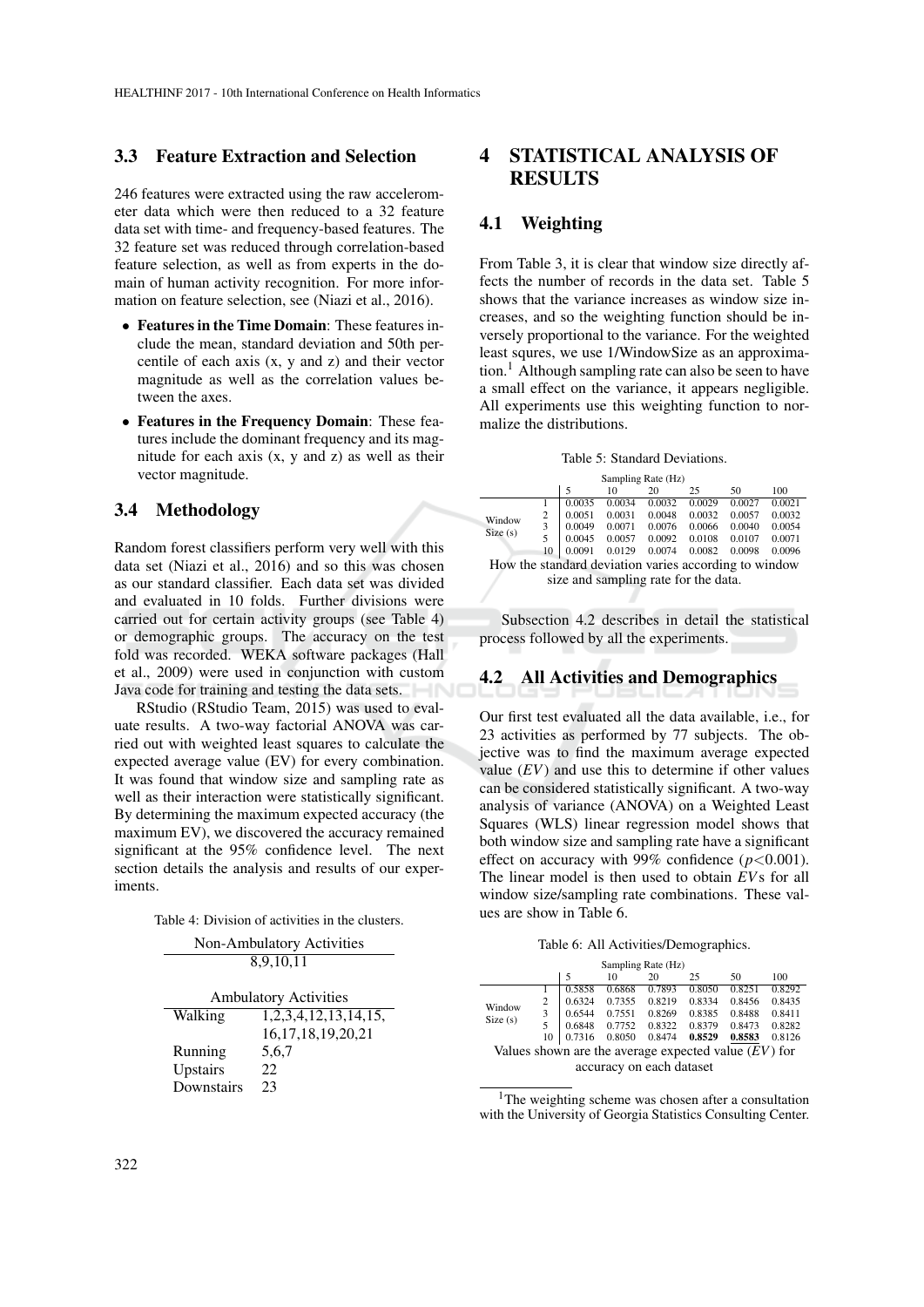The 10*s*/50*Hz* data set has the highest expected value  $(EV_{max})$  for accuracy (in **bold underline** in Table 6) in this experiment. Next we determine if other accuracy EVs are significantly different than the maximum *EVmax*. As the alternate hypothesis is that other combinations will have lower *EV*s, we use a 1-sided t-test with a 95% confidence interval.

$$
X_{max}^- - \bar{X}_k = t_{290,0.95} * \sqrt{MSE} * \sqrt{\frac{WS_{max}}{n_{max}} + \frac{WS_k}{n_k}}
$$
 (1)

Equation 1 is used to find the critical distance when the sample sizes are unequal but the variance is assumed equal. As each *EV* represents 10 folds, we have 290 degrees of freedom. The value of  $t_{290,0.95}$ is found as 1.651. The *MSE* value is obtained from ANOVA. *WS* represents window size of *EVmax* while  $WS_k$  and *n* is the number of observations which in our case is always 10. Having found the critical distance, we can observe which *EV* values fall inside the margin.

In this experiment, the 10*s*/25*Hz* value (in bold in Table 6) is less than the critical distance away from *EVmax*. Hence, it can be concluded that it is statistically as accurate as *EVmax* with 95% confidence.

The procedure elaborated in this section is replicated for all of the following experiments.

#### 4.3 Activity Groups

In Table 7, ambulatory activities were separated from non-ambulatory activities while in Table 8 they were classified as walking, running or stairclimbing activities. Both experiments represent a macroclassification and as such exhibit similar patterns to Table 6 — the  $10s/50Hz$  has  $EV_{max}$ .

Tables 7-12 show the results of experiments on different activity group classifications. These groups were divided as shown in Table 4.

However, classifications at a micro-level, within these activity groups, exhibit different results. Classifying between ascending and descending stairs (Table 9) achieves  $EV_{max}$  of 97% at  $2s/50Hz$ . However, statistically significant *EV*s for the experiment are spread across a wide range of window sizes and sampling rates. Interestingly data at lower sampling rates are also deemed significant for larger window sizes. Statistical values for non-ambulatory activities (Table 10) show similar patterns. For walking and running activities, the spread is smaller and concentrated towards higher sampling rates, though there is a lot of variation in window size. Running in particular prefers smaller windows. This is in agreement with the claim by Bieber, et al (2009) that the sampling rate should be more than 32Hz for ambulatory activities.

## 4.4 Demographics

For the next round of experiments, data was separated into demographic groups to observe any significant effects. The data sets were then used to classify all 23 activities.

Division by gender, female (53 subjects) and male (24 subjects) (Tables 13 and 14 respectively) display similar results. *EVmax* is at 10*s*/50*Hz* for both experiments and there are very similar spreads in significant results. This indicates that there is an insignificant difference in HAR for genders and activity classification should be generalized for both cases.

Data was then divided into 4 age groups; 18−25 (24 subjects), 26−32 (24 subjects), 33−44 (21 subjects) and 49−63 (8 subjects). The results of these experiments are recorded in Tables 15-18, respectively. There is a visible trend of decreasing window size with increasing age. The spread of significant values gets larger as well.

Similar patterns are noted when the data is divided according to Body Mass Index (BMI) categories; Normal (40 subjects), Overweight (28 subjects) and Obese (9 subjects) (Tables 19-21). As BMI increases, the significance of the *EVmax* decreases along with the window size. Subjects with lower BMIs fare better with larger windows than those with higher BMIs. This can suggest a correlation between age and BMI - elderly people are less likely to be active than young people and are thus more likely to have high BMIs. This hypothesis is supported in Figure 1 which shows that the proportion of normal weighted people decreases with age in the dataset.

#### 4.5 Summary of Analysis

Viewing all experiments together suggests that  $10s/50Hz$  is the optimal combination of window size and sampling rate, especially if the subjects of the study are young, able-bodied and physically active. Most high significant *EV* are spread around high sampling rates and window sizes, although there is enough evidence to suggest there is not a very significant loss in accuracy if the sampling rate is decreased to 25*Hz* or window size is decreased to 2*s*.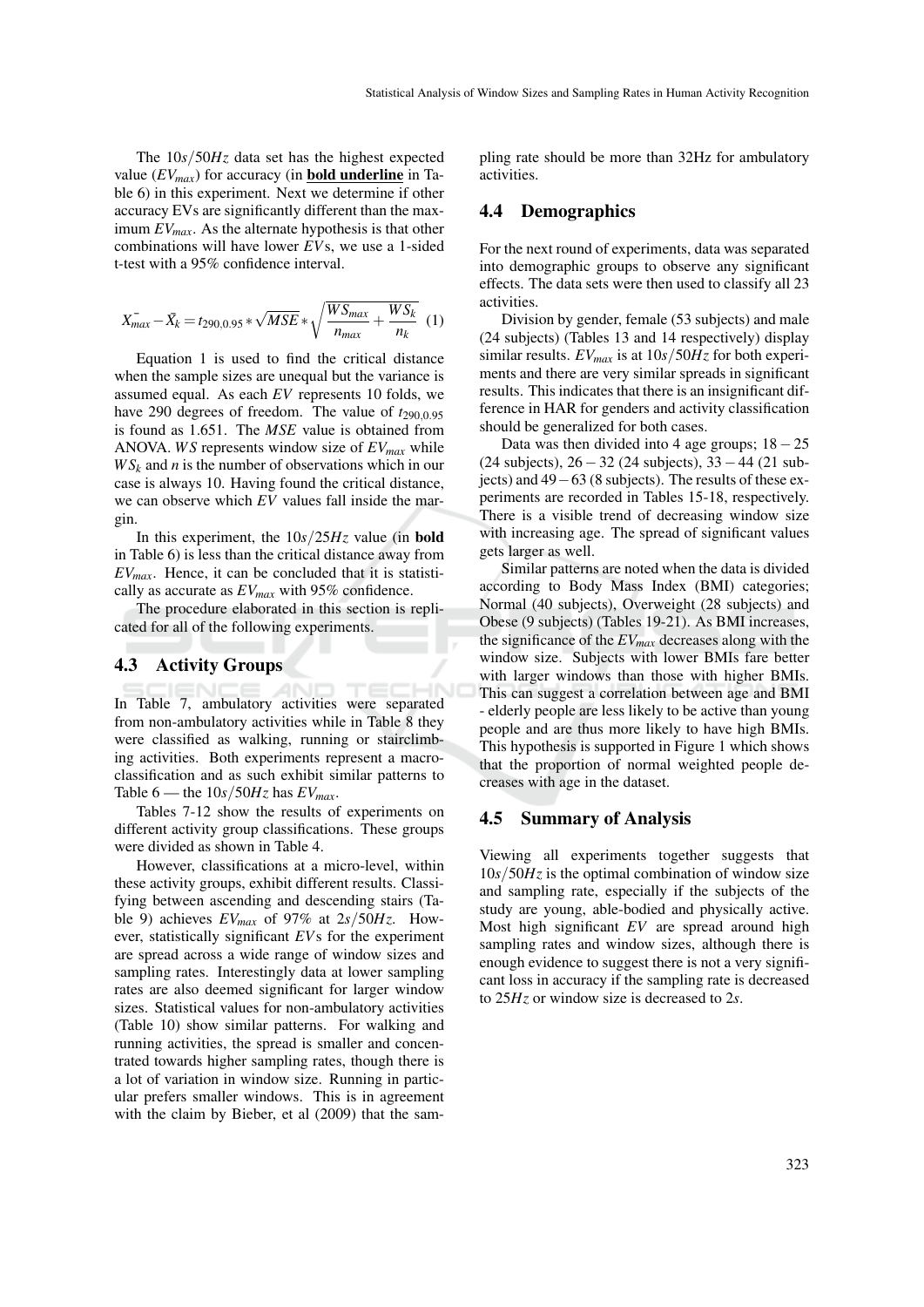## Table 7: Ambulatory vs. Non-Ambulatory Activites.

| Sampling Rate (Hz) |    |        |        |        |        |        |        |
|--------------------|----|--------|--------|--------|--------|--------|--------|
|                    |    |        | 10     | 20     | 25     | 50     | 100    |
|                    |    | 0.6408 | 0.7295 | 0.8228 | 0.8369 | 0.8559 | 0.8590 |
|                    |    | 0.6812 | 0.7735 | 0.8521 | 0.8634 | 0.8754 | 0.8730 |
| Window<br>Size(s)  |    | 0.7016 | 0.7957 | 0.8605 | 0.8688 | 0.8791 | 0.8725 |
|                    |    | 0.7319 | 0.8127 | 0.8656 | 0.8727 | 0.8796 | 0.8634 |
|                    | 10 | 0.7792 | 0.8419 | 0.8805 | 0.8876 | 0.8913 | 0.8537 |

#### Table 8: Ambulatory Activity Groups.

|                   |    |        |        | Sampling Rate (Hz) |        |        |        |
|-------------------|----|--------|--------|--------------------|--------|--------|--------|
|                   |    |        | 10     | 20                 | 25     | 50     | 100    |
|                   |    | 0.8345 | 0.8720 | 0.9065             | 0.9106 | 0.9165 | 0.9170 |
|                   |    | 0.8345 | 0.8872 | 0.9155             | 0.9177 | 0.9219 | 0.9195 |
| Window<br>Size(s) | 3  | 0.8609 | 0.8951 | 0.9181             | 0.9211 | 0.9254 | 0.9200 |
|                   |    | 0.8754 | 0.9045 | 0.9237             | 0.9267 | 0.9293 | 0.9180 |
|                   | 10 | 0.9022 | 0.9264 | 0.9412             | 0.9411 | 0.9440 | 0.9169 |

#### Table 9: Stairs: Ascent vs. Descent.

| Sampling Rate (Hz) |    |        |        |        |        |        |        |
|--------------------|----|--------|--------|--------|--------|--------|--------|
|                    |    |        | 10     | 20     | 25     | 50     | 100    |
| Window<br>Size(s)  |    | 0.9555 | 0.9640 | 0.9675 | 0.9682 | 0.9690 | 0.9694 |
|                    |    | 0.9599 | 0.9652 | 0.9681 | 0.9686 | 0.9697 | 0.9690 |
|                    |    | 0.9611 | 0.9651 | 0.9670 | 0.9675 | 0.9690 | 0.9673 |
|                    | 5  | 0.9618 | 0.9655 | 0.9668 | 0.9672 | 0.9670 | 0.9647 |
|                    | 10 | 0.9650 | 0.9676 | 0.9676 | 0.9690 | 0.9687 | 0.9624 |

## Table 10: Non-Ambulatory Activites.

|                   |    |        |    | Sampling Rate (Hz)     |                      |        |        |
|-------------------|----|--------|----|------------------------|----------------------|--------|--------|
|                   |    |        | 10 | 20                     | 25                   | 50     | 100    |
| Window<br>Size(s) |    | 0.7854 |    | 0.8298 0.8609 0.8647   |                      | 0.8711 | 0.8723 |
|                   |    | 0.8086 |    | 0.8471 0.8726          | 0.8783               | 0.8795 | 0.8775 |
|                   |    | 0.8161 |    |                        | 0.8476 0.8734 0.8732 | 0.8780 | 0.8746 |
|                   |    | 0.8246 |    | 0.8525  0.8682  0.8730 |                      | 0.8726 | 0.8594 |
|                   | 10 | 0.8406 |    | 0.8571 0.8713 0.8716   |                      | 0.8716 | 0.8514 |

#### Table 11: Walking Activites.

|                             |    |        | Sampling Rate (Hz) |               |        |        |        |
|-----------------------------|----|--------|--------------------|---------------|--------|--------|--------|
|                             |    |        | 10                 | 20            | 25     | 50     | 100    |
| Window<br>3<br>Size(s)<br>5 |    | 0.5556 |                    | 0.6656 0.7916 | 0.8105 | 0.8329 | 0.8385 |
|                             |    | 0.5976 | 0.7162             | 0.8274        | 0.8407 | 0.8581 | 0.8574 |
|                             |    | 0.6189 | 0.7415             | 0.8344        | 0.8460 | 0.8598 | 0.8543 |
|                             |    | 0.6474 | 0.7594             | 0.8374        | 0.8408 | 0.8527 | 0.8353 |
|                             | 10 | 0.6875 | 0.7746             | 0.8387        | 0.8491 | 0.8557 | 0.8159 |

## Table 12: Running Activites.

| Sampling Rate (Hz) |                |        |        |        |        |        |        |  |
|--------------------|----------------|--------|--------|--------|--------|--------|--------|--|
|                    |                |        | 10     | 20     | 25     | 50     | 100    |  |
| Window<br>Size(s)  |                | 0.7081 | 0.7795 | 0.8522 | 0.8688 | 0.9070 | 0.9140 |  |
|                    | $\overline{2}$ | 0.7349 | 0.8191 | 0.8793 | 0.8961 | 0.9185 | 0.9210 |  |
|                    |                | 0.7418 | 0.8321 | 0.8891 | 0.8968 | 0.9176 | 0.9177 |  |
|                    |                | 0.7584 | 0.8266 | 0.8703 | 0.8863 | 0.8953 | 0.8972 |  |
|                    | 10             | 0.7728 | 0.8333 | 0.8639 | 0.8714 | 0.8759 | 0.8553 |  |

Table 13: Gender: Female Subjects.

| Sampling Rate (Hz) |                |        |        |        |        |        |        |
|--------------------|----------------|--------|--------|--------|--------|--------|--------|
|                    |                |        | 10     | 20     | 25     | 50     | 100    |
| Window<br>Size(s)  |                | 0.6037 | 0.7132 | 0.8128 | 0.8227 | 0.8405 | 0.8430 |
|                    | $\overline{c}$ | 0.6509 | 0.7606 | 0.8388 | 0.8490 | 0.8599 | 0.8554 |
|                    | 3              | 0.6762 | 0.7762 | 0.8433 | 0.8529 | 0.8598 | 0.8498 |
|                    | 5              | 0.7052 | 0.7937 | 0.8441 | 0.8490 | 0.8539 | 0.8351 |
|                    | 10             | 0.7521 | 0.8164 | 0.8586 | 0.8595 | 0.8667 | 0.8169 |

#### Table 14: Gender: Male Subjects.

| Sampling Rate (Hz) |                |        |        |        |        |        |        |
|--------------------|----------------|--------|--------|--------|--------|--------|--------|
|                    |                |        | 10     | 20     | 25     | 50     | 100    |
| Window<br>Size(s)  |                | 0.6439 | 0.7248 | 0.8139 | 0.8265 | 0.8474 | 0.8508 |
|                    | $\overline{c}$ | 0.6857 | 0.7633 | 0.8412 | 0.8506 | 0.8653 | 0.8624 |
|                    | 3              | 0.7017 | 0.7815 | 0.8478 | 0.8569 | 0.8675 | 0.8597 |
|                    | 5              | 0.7226 | 0.7984 | 0.8484 | 0.8547 | 0.8641 | 0.8408 |
|                    | 10             | 0.7759 | 0.8183 | 0.8636 | 0.8678 | 0.8736 | 0.8253 |

#### Table 15: Age: 18-26 Years

| Sampling Rate (Hz) |    |        |        |        |        |        |        |  |
|--------------------|----|--------|--------|--------|--------|--------|--------|--|
|                    |    |        | 10     | 20     | 25     | 50     | 100    |  |
| Window<br>Size(s)  |    | 0.6207 | 0.7174 | 0.8094 | 0.8236 | 0.8432 | 0.8457 |  |
|                    | 2  | 0.6662 | 0.7620 | 0.8362 | 0.8488 | 0.8588 | 0.8553 |  |
|                    | 3  | 0.6857 | 0.7824 | 0.8443 | 0.8559 | 0.8629 | 0.8551 |  |
|                    | 5  | 0.7196 | 0.8024 | 0.8484 | 0.8542 | 0.8623 | 0.8424 |  |
|                    | 10 | 0.7633 | 0.8292 | 0.8627 | 0.8717 | 0.8753 | 0.8250 |  |

#### Table 16: Age: 27-33 Years

| Sampling Rate (Hz) |    |        |        |        |        |        |        |
|--------------------|----|--------|--------|--------|--------|--------|--------|
|                    |    |        | 10     | 20     | 25     | 50     | 100    |
| Window<br>Size(s)  |    | 0.6614 | 0.7513 | 0.8343 | 0.8428 | 0.8590 | 0.8618 |
|                    |    | 0.7043 | 0.7891 | 0.8564 | 0.8676 | 0.8746 | 0.8731 |
|                    |    | 0.7198 | 0.8051 | 0.8623 | 0.8678 | 0.8779 | 0.8677 |
|                    |    | 0.7390 | 0.8117 | 0.8573 | 0.8643 | 0.8679 | 0.8488 |
|                    | 10 | 0.7784 | 0.8292 | 0.8658 | 0.8695 | 0.8720 | 0.8250 |

## Table 17: Age: 34-44 Years

| Sampling Rate (Hz) |    |        |        |        |        |        |        |
|--------------------|----|--------|--------|--------|--------|--------|--------|
|                    |    |        | 10     | 20     | 25     | 50     | 100    |
| Window<br>Size(s)  |    | 0.6651 | 0.7660 | 0.8442 | 0.8547 | 0.8689 | 0.8722 |
|                    |    | 0.7085 | 0.8038 | 0.8654 | 0.8730 | 0.8849 | 0.8805 |
|                    | 3  | 0.7271 | 0.8193 | 0.8651 | 0.8730 | 0.8807 | 0.8696 |
|                    | 5  | 0.7482 | 0.8226 | 0.8596 | 0.8624 | 0.8721 | 0.8533 |
|                    | 10 | 0.7833 | 0.8424 | 0.8733 | 0.8792 | 0.8822 | 0.8375 |

#### Table 18: Age: 49-63 Years

|                   |    |        |        | Sampling Rate (Hz) |        |        |        |
|-------------------|----|--------|--------|--------------------|--------|--------|--------|
|                   |    |        | 10     | 20                 | 25     | 50     | 100    |
| Window<br>Size(s) |    | 0.7593 | 0.8382 | 0.8892             | 0.8981 | 0.9065 | 0.9063 |
|                   | 2  | 0.7856 | 0.8581 | 0.9043             | 0.9084 | 0.9135 | 0.9146 |
|                   | 3  | 0.8046 | 0.8689 | 0.9040             | 0.9067 | 0.9101 | 0.9030 |
|                   | 5  | 0.8201 | 0.8730 | 0.9031             | 0.9017 | 0.9084 | 0.8855 |
|                   | 10 | 0.8503 | 0.8986 | 0.9114             | 0.9114 | 0.9119 | 0.8725 |
|                   |    |        |        |                    |        |        |        |
|                   |    |        |        |                    |        |        |        |

## Table 19: BMI: Normal

|                   |    |        | Sampling Rate (Hz) |        |        |        |        |
|-------------------|----|--------|--------------------|--------|--------|--------|--------|
|                   |    | 5      | 10                 | 20     | 25     | 50     | 100    |
| Window<br>Size(s) |    | 0.6031 | 0.7074             | 0.8056 | 0.8188 | 0.8363 | 0.8393 |
|                   | 2  | 0.6531 | 0.7525             | 0.8320 | 0.8437 | 0.8531 | 0.8503 |
|                   |    | 0.6776 | 0.7753             | 0.8395 | 0.8493 | 0.8553 | 0.8478 |
|                   |    | 0.7138 | 0.7946             | 0.8446 | 0.8482 | 0.8549 | 0.8376 |
|                   | 10 | 0.7617 | 0.8204             | 0.8614 | 0.8615 | 0.8678 | 0.8149 |

## Table 20: BMI: Overweight

|                   |    |        | Sampling Rate (Hz) |        |        |        |        |
|-------------------|----|--------|--------------------|--------|--------|--------|--------|
|                   |    |        | 10                 | 20     | 25     | 50     | 100    |
| Window<br>Size(s) |    | 0.6419 | 0.7381             | 0.8256 | 0.8391 | 0.8564 | 0.8597 |
|                   |    | 0.6831 | 0.7762             | 0.8520 | 0.8609 | 0.8714 | 0.8689 |
|                   |    | 0.7002 | 0.7940             | 0.8523 | 0.8612 | 0.8701 | 0.8637 |
|                   |    | 0.7225 | 0.8064             | 0.8549 | 0.8619 | 0.8696 | 0.8494 |
|                   | 10 | 0.7612 | 0.8287             | 0.8607 | 0.8674 | 0.8732 | 0.8252 |

#### Table 21: BMI: Obese

|    | Sampling Rate (Hz) |    |  |
|----|--------------------|----|--|
| 10 | 20                 | 25 |  |

|  |  |  |  |  |  | 100                                                                                                                                                                                                                                                                                   |
|--|--|--|--|--|--|---------------------------------------------------------------------------------------------------------------------------------------------------------------------------------------------------------------------------------------------------------------------------------------|
|  |  |  |  |  |  |                                                                                                                                                                                                                                                                                       |
|  |  |  |  |  |  |                                                                                                                                                                                                                                                                                       |
|  |  |  |  |  |  |                                                                                                                                                                                                                                                                                       |
|  |  |  |  |  |  |                                                                                                                                                                                                                                                                                       |
|  |  |  |  |  |  |                                                                                                                                                                                                                                                                                       |
|  |  |  |  |  |  | 10 20 25 50<br>1 0.7423 0.8279 0.8803 0.8900 0.8998 0.9015<br>$2   0.7817   0.8532   0.9008   0.9039   0.9164   0.9115$<br>$3   0.7968   0.8648   0.9010   0.9098   0.9167   0.9098$<br>$5$ 0.8164 0.8663 0.8943 0.9001 0.9070 0.8878<br>10 0.8368 0.8774 0.8994 0.9125 0.9091 0.8648 |